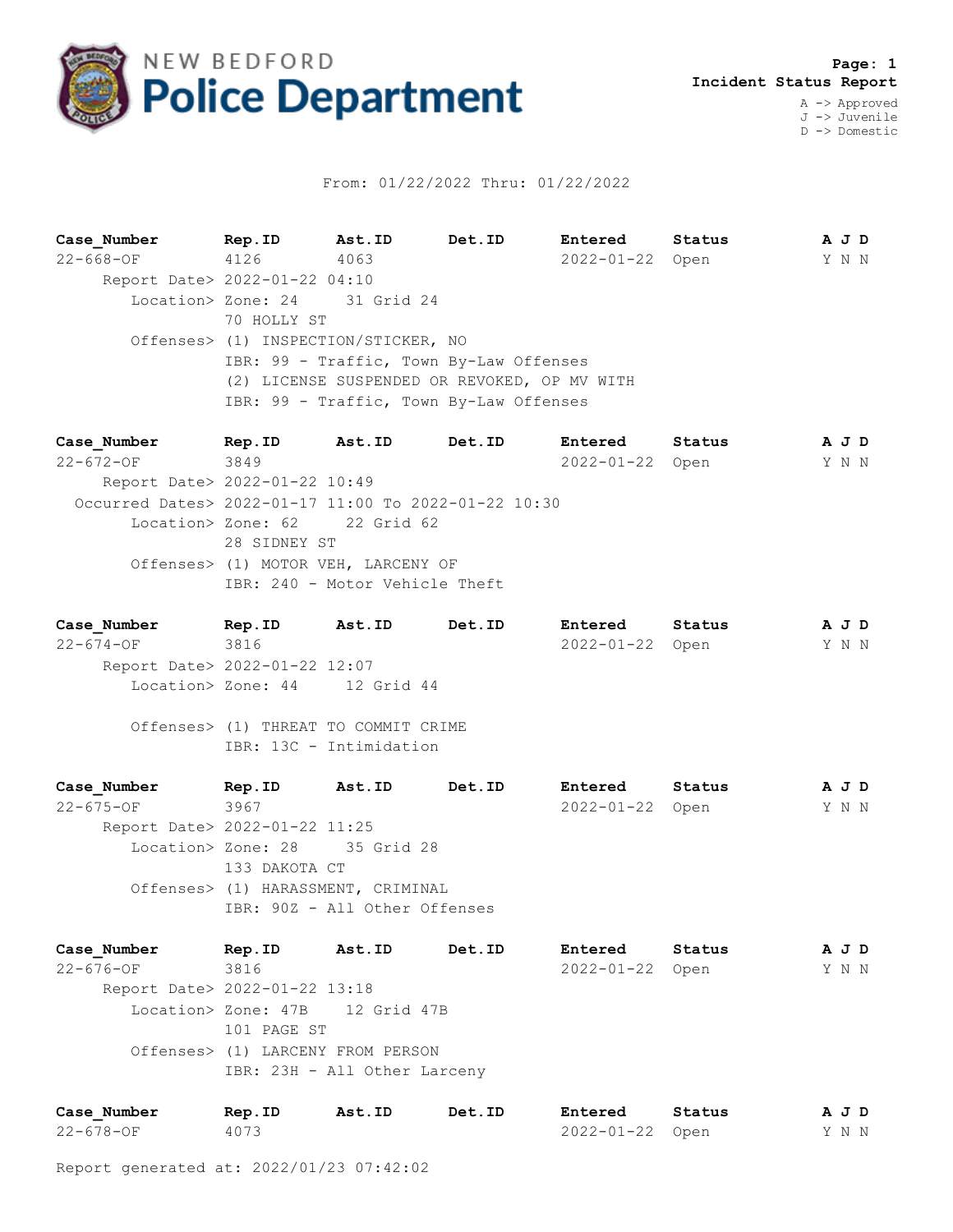

J -> Juvenile D -> Domestic

 Report Date> 2022-01-22 13:55 Location> Zone: 60B 23 Grid 60B 21 MCGURK ST Offenses> (1) INSPECTION/STICKER, NO IBR: 99 - Traffic, Town By-Law Offenses (2) UNLICENSED OPERATION OF MV IBR: 99 - Traffic, Town By-Law Offenses

**Case\_Number Rep.ID Ast.ID Det.ID Entered Status A J D** 22-679-OF 4041 2022-01-22 Open Y N N Report Date> 2022-01-22 14:32 Occurred Dates> 2022-01-20 08:00 To 2022-01-22 14:30 Location> Zone: 20A 35 Grid 20A 36 HATHAWAY RD Offenses> (1) MOTOR VEH, TAKING & STEALING PARTS IBR: 240 - Motor Vehicle Theft (2) MOTOR VEH, TAKING & STEALING PARTS IBR: 240 - Motor Vehicle Theft

**Case\_Number Rep.ID Ast.ID Det.ID Entered Status A J D** 22-685-OF 3967 2022-01-22 Open Y N N Report Date> 2022-01-22 17:52 Location> Zone: 18 31 Grid 18 1565 ACUSHNET AVE Offenses> (1) A&B IBR: 13B - Simple Assault

**Case\_Number Rep.ID Ast.ID Det.ID Entered Status A J D** 22-687-OF 4041 3925 2022-01-22 Open Y N N Report Date> 2022-01-22 18:06 Location> Zone: 17 31 Grid 17 26 HATHAWAY ST Offenses> (1) NEGLIGENT OPERATION OF MOTOR VEHICLE IBR: 99 - Traffic, Town By-Law Offenses (2) OWNER OPERATE M/V WITHOUT INSPECTION IBR: 99 - Traffic, Town By-Law Offenses

**Case\_Number Rep.ID Ast.ID Det.ID Entered Status A J D** 22-695-OF 4065 4119 2022-01-23 Open Y N N Report Date> 2022-01-22 23:55 Location> Zone: 38B 11 Grid 38B 1 BRIDGE ST Offenses> (1) SPEEDING RATE OF SPEED GREATER THAN WAS REASONABLE AND PROPER c90 §17 IBR: 90Z - All Other Offenses (2) OUI-LIQUOR OR .08% IBR: 90D - Driving Under the Influence (3) RECKLESS OPERATION OF MOTOR VEHICLE/OPERATING TO ENDANGER IBR: 99 - Traffic, Town By-Law Offenses (4) A&B ON PUBLIC EMPLOYEE